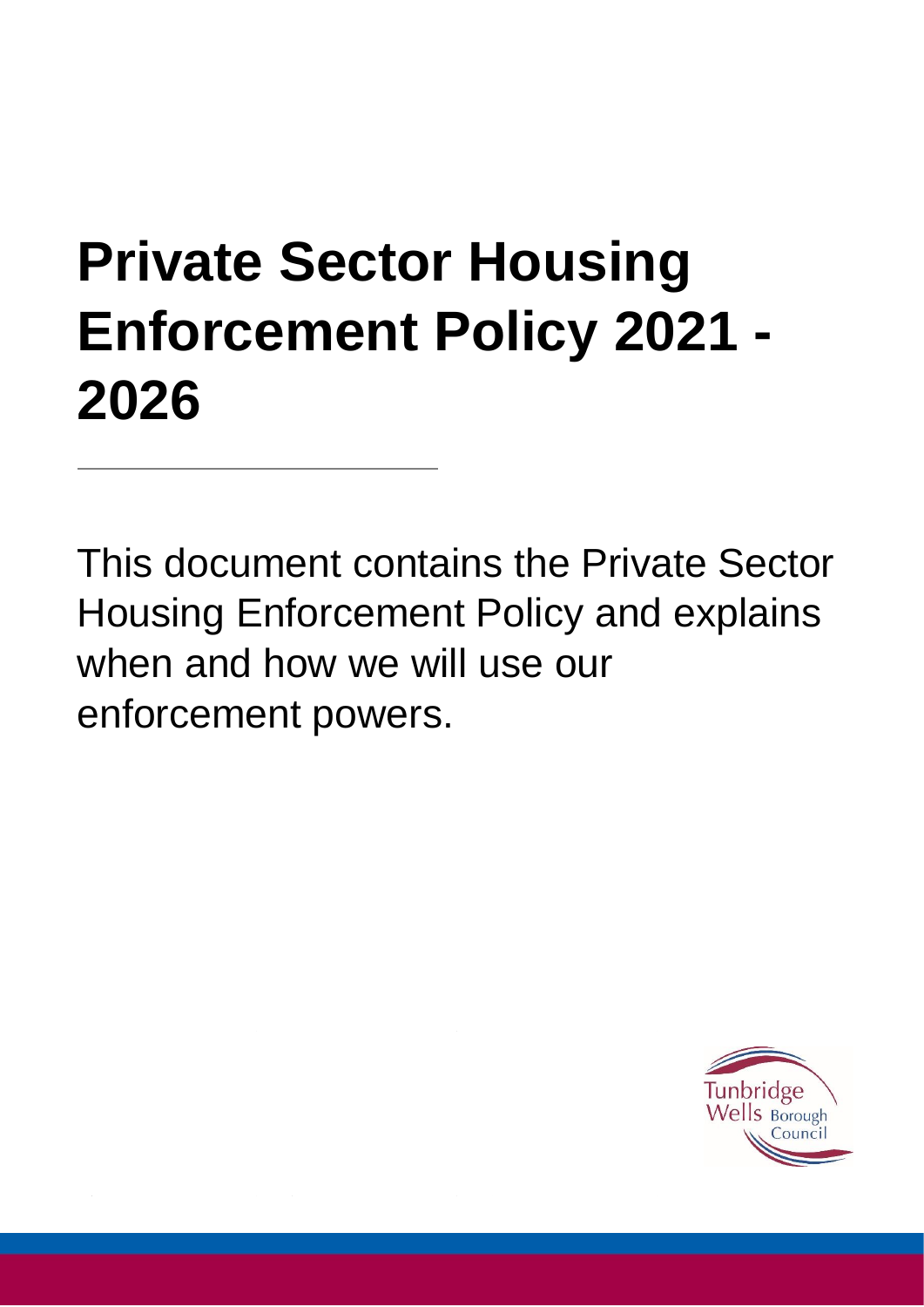## <span id="page-1-0"></span>**Contents**

| Appendix 1 - Housing Health and Safety Rating System Hazards and Enforcement |  |
|------------------------------------------------------------------------------|--|
|                                                                              |  |
|                                                                              |  |
|                                                                              |  |
|                                                                              |  |
|                                                                              |  |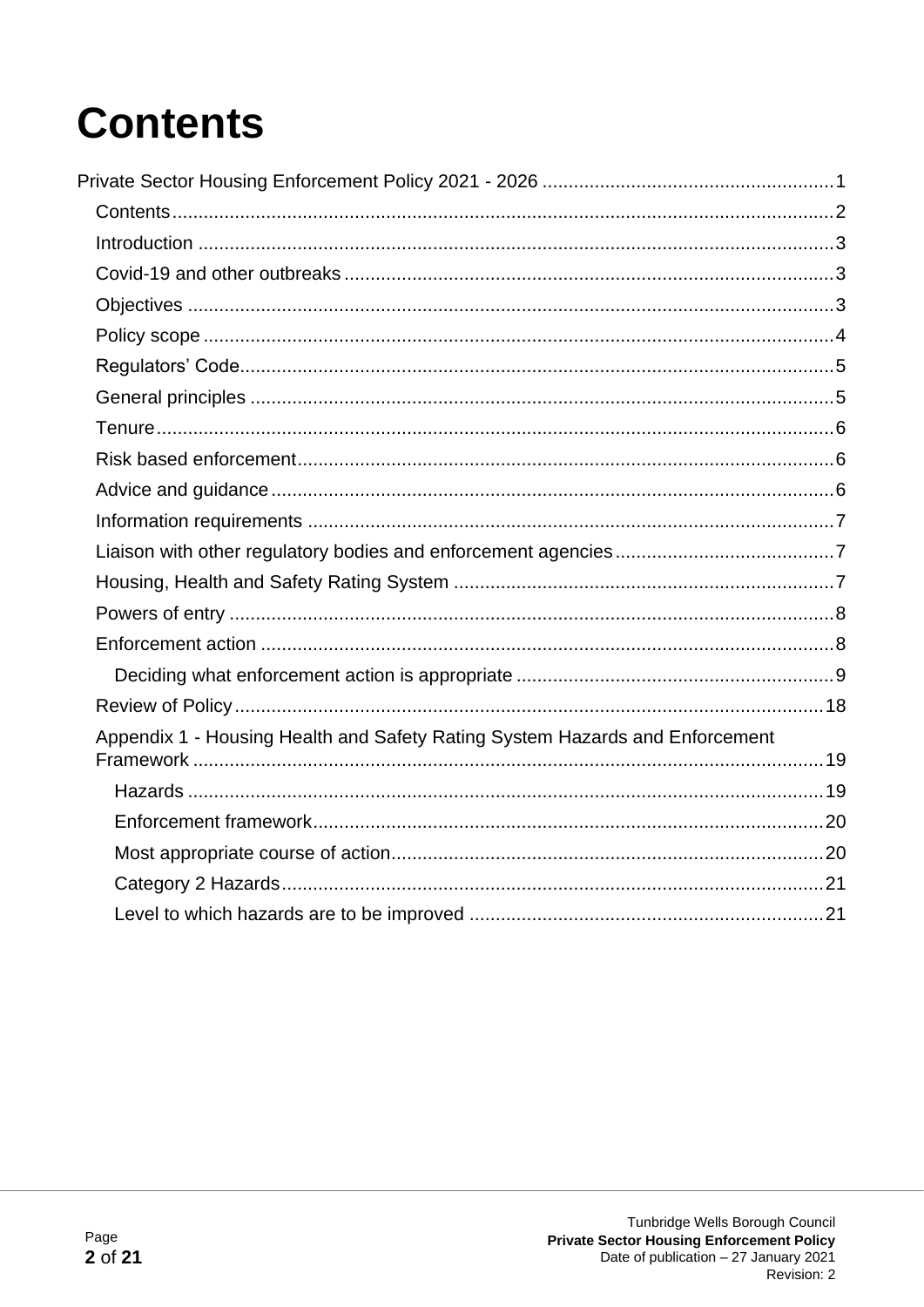# <span id="page-2-0"></span>**Introduction**

Local authorities are required by the Regulators' Code to publish a clear set of service standards, including their enforcement policy, explaining how they respond to noncompliance. This document contains the Council's Private Sector Housing Enforcement Policy, approved by Cabinet in December 2020 for a five year period. Our Service Standards can be found by following this link [private-sector-housing/service-standards](https://www.tunbridgewells.gov.uk/housing/private-sector-housing/service-standards)

The role of the Private Sector Housing team is to maintain and improve housing conditions in all property tenures and in particular the private rented sector. This is done by ensuring compliance with the legislative framework. Generally, we provide advice and support to those seeking to comply with legislation and standards, and various enforcement powers are available where businesses do not comply. The detail on what action we can take and when we will take it is set out in this policy.

This policy links into the West Kent Housing and Homelessness Strategy 2016 – 2021 in particular Ambition 3 Improving the Standard of Housing. To deliver this objective, we will:

- continue to work with businesses to improve the quality of rented housing in the private sector, delivering accreditation and licensing schemes;
- take enforcement action where necessary to respond to complaints, ensure mandatory standards are met and remove category 1 hazards in the private sector, where there is a serious and immediate risk to a person's health and safety.

### <span id="page-2-1"></span>**Covid-19 and other outbreaks**

Our duties and powers still exist during the Covid-19 outbreak and will do so in the event of other future outbreaks, as they are important to protect tenants. Inspections will take place in line with relevant government guidance on the enforcement of standards in rented properties (or similar) and in line with our risk assessments.

## <span id="page-2-2"></span>**Objectives**

The Private Sector Housing team is responsible for enforcing a wide range of statutory provisions relating to housing and environmental conditions affecting the health and safety of occupants. Enforcement action includes any action taken by officers aimed at ensuring that individuals or businesses comply with the law.

Our objectives are to:

- assess local housing conditions and keep them under review;
- reduce the number of properties with serious risks to health and safety;
- reduce the number of vulnerable households living in non-decent homes;
- improve standards in private rented sector accommodation;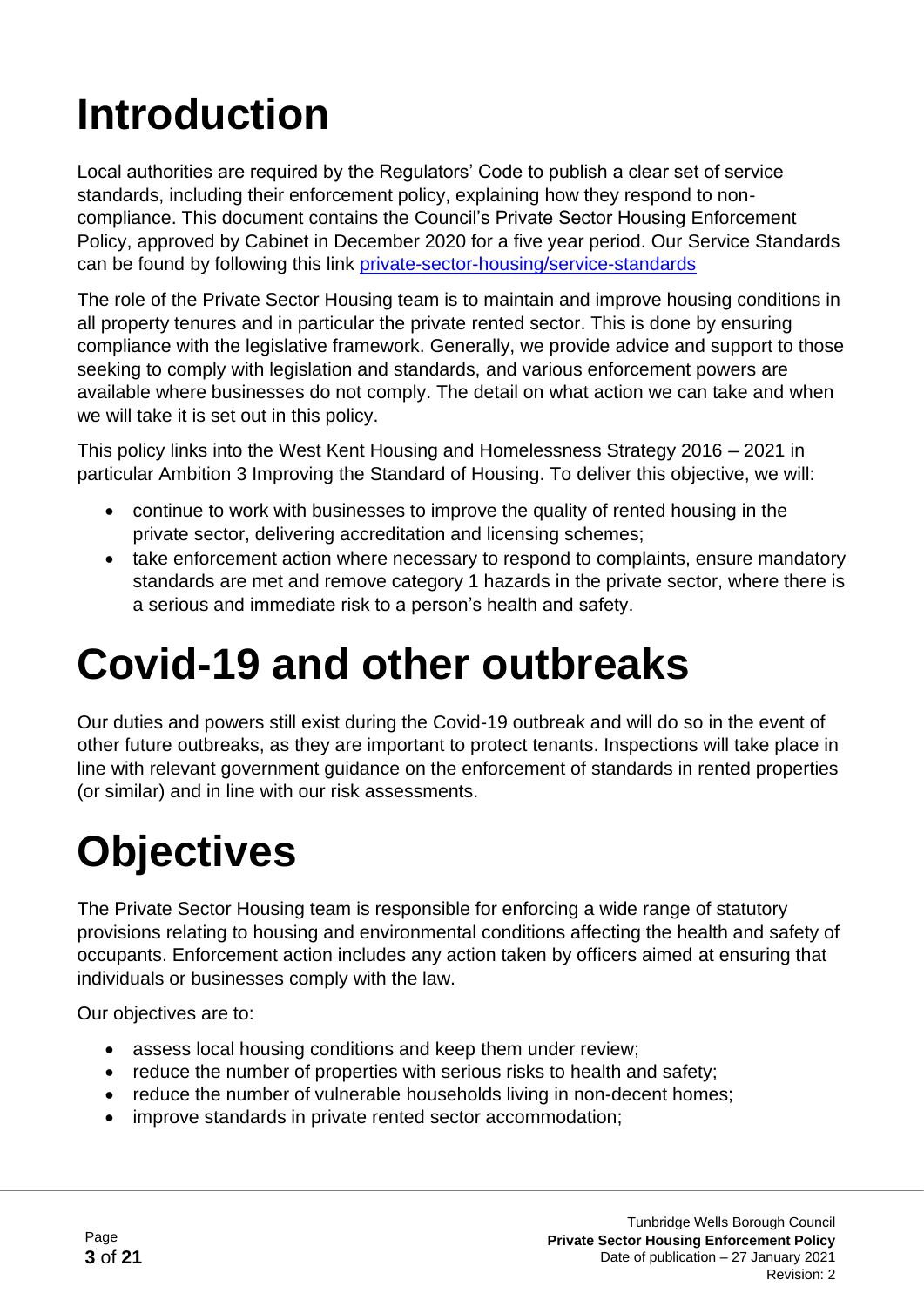- improve standards in houses in multiple occupation (HMOs), including HMOs that require licensing;
- improve energy efficiency and help reduce fuel poverty;
- ensure caravan sites comply with the site licence conditions;
- provide an excellent service accessible to everyone.

Our enforcement activity will be:

- **targeted:** at properties and businesses<sup>\*</sup> that pose the greatest risk, including businesses that evade regulation and those whose properties put people's health and safety at risk.
- **proportionate:** reflecting the nature, scale and seriousness of any breach or noncompliance.
- **fair and objective:** based on the individual circumstances of the case, taking all available facts into account.
- **consistent:** based on a transparent policy to ensure consistency in the interpretation and enforcement of legislation.
- **accountable:** undertaken in a responsible manner in accordance with legislation and Government guidance.

\* the term "business" includes landlords, property agents, managing agents and letting agents unless otherwise specified.

### <span id="page-3-0"></span>**Policy scope**

We will adhere to all relevant legislation whilst carrying out all enforcement and investigation work, including:

- Police and Criminal Evidence Act 1984.
- Criminal Procedure and Investigation Act 1996.
- Human Rights Act 1998.
- Regulation of Investigatory Powers Act 2000.
- Criminal Justice and Police Act 2001.
- Criminal Justice Act 2003.
- Legislative and Regulatory Reform Act 2006.
- Regulatory Enforcement and Sanctions Act 2008.
- Equality Act 2010.
- Data Protection Act 2018.

In addition, we will consider the following guidance:

- European Convention on Human Rights.
- The Enforcement Concordat (1998).
- Housing, Health and Safety Rating System Enforcement Guidance (2006).
- Local Better Regulation's Priority Regulatory Outcomes (2011).
- The Crown Prosecution Service Code for Crown Prosecutors (2018).

We will comply with any statutory requirement placed upon us and align our procedures with best practice.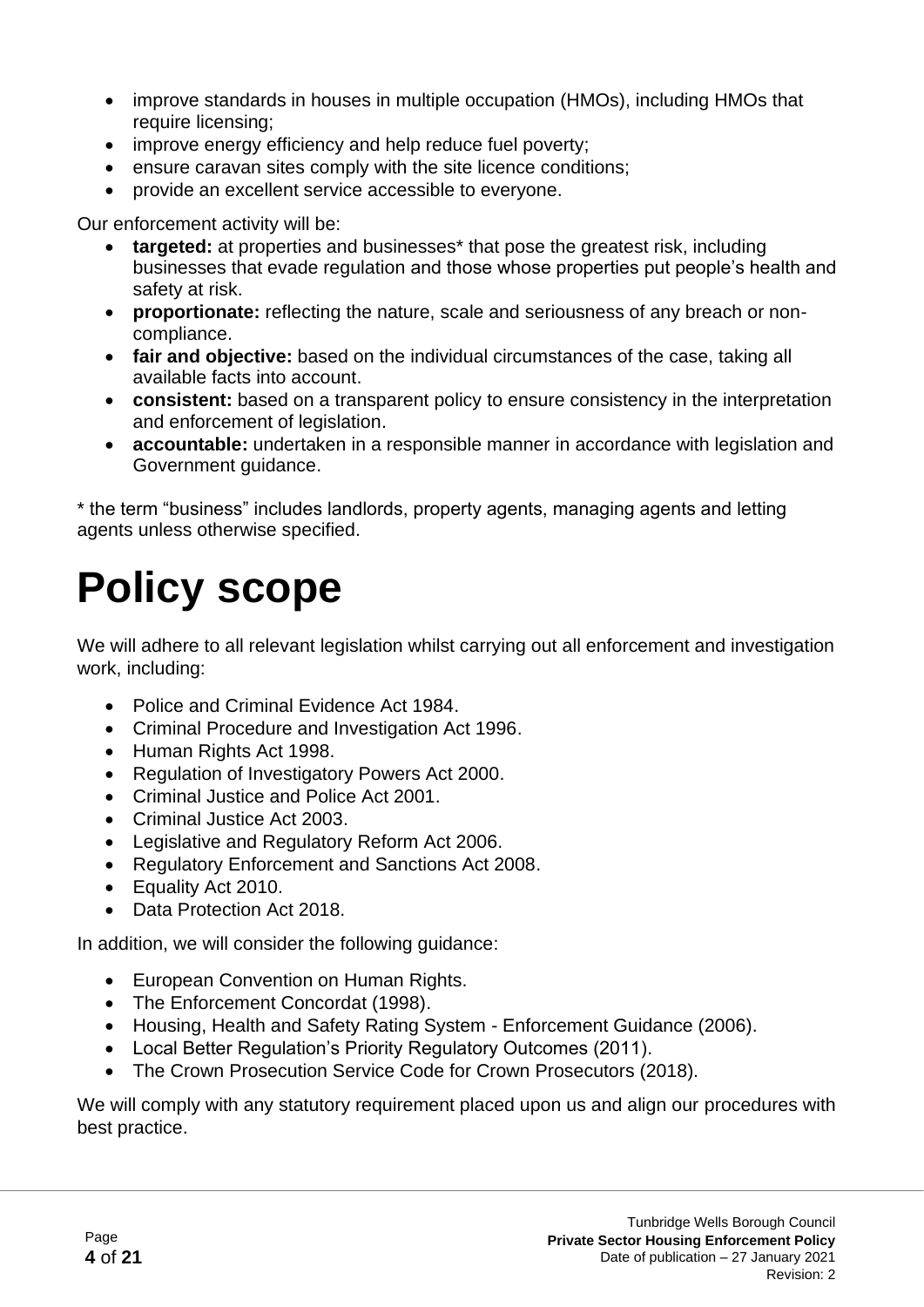# <span id="page-4-0"></span>**Regulators' Code**

The Regulators' Code was produced by the Government and sets out the requirements that regulators such as the Council must have regard to when developing policies and operational procedures that guide regulatory activities.

The key provisions of the Code are that regulators such as the Council should:

- 1. carry out activities in a way that supports those they regulate to comply and grow.
- 2. provide simple and straightforward ways to engage with those they regulate and hear their views.
- 3. base regulatory activities on risk.
- 4. share information about compliance and risk.
- 5. ensure clear information, guidance and advice is available to help those they regulate meet their responsibilities to comply.
- 6. ensure that their approach to regulatory activity is transparent.

The Regulators' Code can be found by following this link [regulators-code](https://www.gov.uk/government/publications/regulators-code)

# <span id="page-4-1"></span>**General principles**

We actively work with businesses and the public to advise on and assist with compliance. Where we consider that enforcement action is necessary, each case will be considered on its merits. However, general principles apply to the way that each case will be approached.

The Council's Responsibility for Functions and Scheme of Delegations can be found by following this link [Scheme](http://democracy.tunbridgewells.gov.uk/meetings/ecSDDisplay.aspx?NAME=SD1073&ID=1073&RPID=2409669) of Delegations and officers authorised to act under relevant legislation will do so in accordance with the Scheme and this policy. Only officers who are competent by training, qualification and/or experience will be authorised to undertake enforcement action.

Cases involving regulatory action can involve businesses or individuals and they will be treated in the same way.

General principles about proportionality of action will be followed, for example where appropriate providing advice and information before resorting to enforcement action.

Enforcement decisions will be fair, independent and objective and will not be influenced by issues such as ethnicity or national origin, gender or gender identity, religion or belief, political views, disability, age or the sexual orientation of the suspect, victim, witness or offender. Such decisions will not be affected by improper or undue pressure from any source. Where applicable, we will consider the views of any injured party or relevant person to establish the nature and extent of any harm or loss and its significance, in making the decision whether to take enforcement action.

It is our expectation that businesses are aware of the statutory obligations placed upon them given that they provide and manage accommodation and so have responsibility for the health, safety, and welfare of occupants.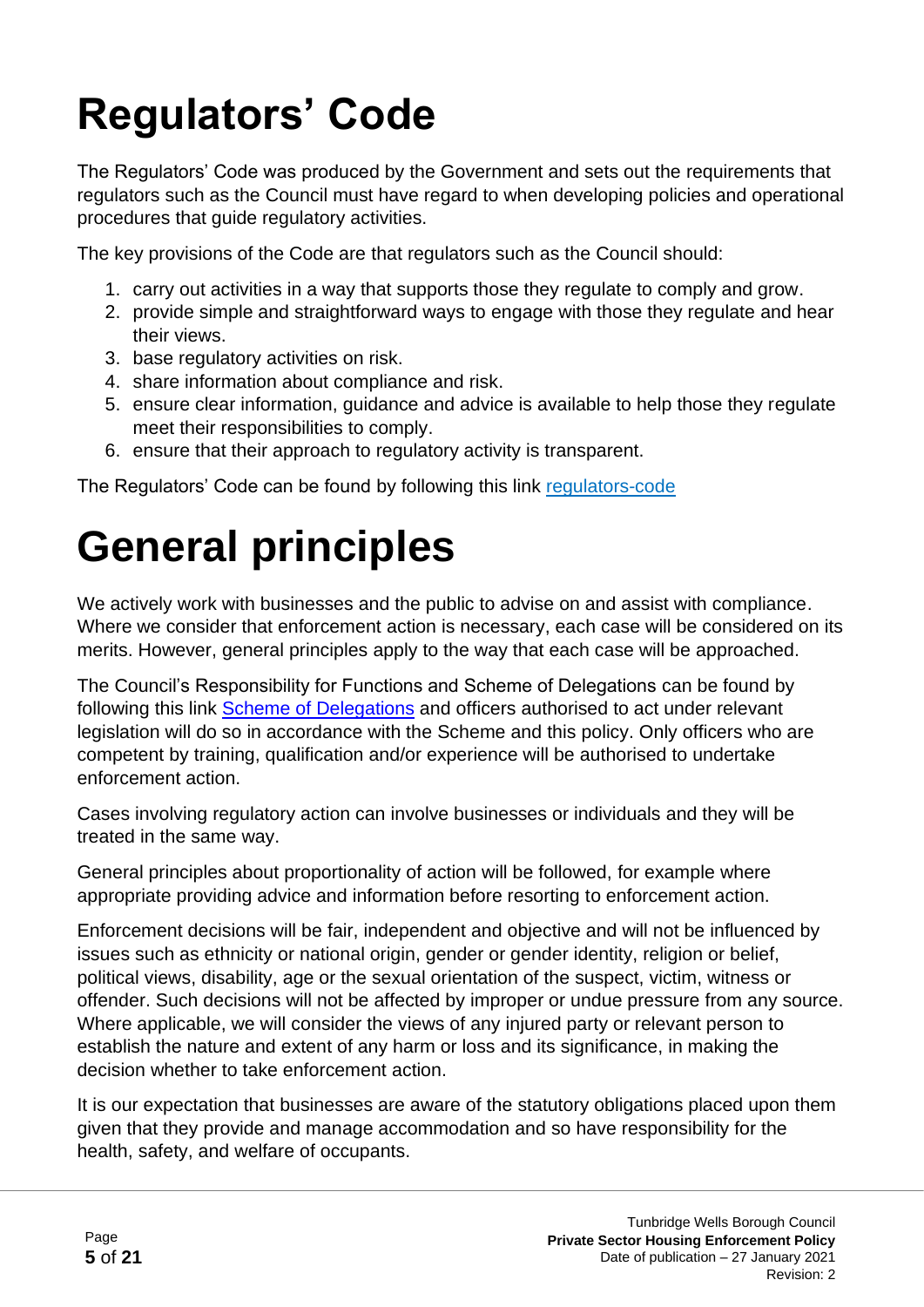## <span id="page-5-0"></span>**Tenure**

In considering the most appropriate course of action, we will have regard to the extent of control that an occupier has over works required to the dwelling. In normal circumstances, this will mean taking the most appropriate course of action against a business (including a registered social landlord) and in most cases this will involve requiring works to be carried out.

With regard to owner occupiers, in most cases they will not be required to carry out works to their own home and the requirement to take the most appropriate course of action will be satisfied by the service of a hazard awareness notice. However, in certain circumstances we may require works to be carried out or use emergency remedial action or serve an emergency prohibition order (see Appendix 1). This is likely to be where there is an imminent risk of serious harm to the occupiers themselves or to others outside the household, or where the condition of the dwelling is such that it may adversely affect the health and safety of others outside the household. This may be because of a serious and/or dangerous deficiency at the property.

## <span id="page-5-1"></span>**Risk based enforcement**

We will ensure that our resources are targeted where they will be most effective and that intelligence and risk assessment inform all aspects of our approach to regulatory activity, including:

- data collection and other information requirements.
- inspection programmes.
- advice and support programmes.
- enforcement activity and sanctions.

We will focus our efforts on property where intelligence and risk assessment show a higher likelihood of non-compliance, or which pose a more serious risk.

# <span id="page-5-2"></span>**Advice and guidance**

We will provide general information, advice, and guidance to make it easier for businesses to understand and meet their obligations. This will be provided promptly, in clear and concise language, using a range of appropriate formats and media.

We will arrange translation and interpretation services if necessary where English is not the first language, to assist a person to access advice, guidance, information, and legislation.

When offering advice, we will clearly distinguish between statutory requirements and advice or guidance aimed at improvements above minimum legal standards.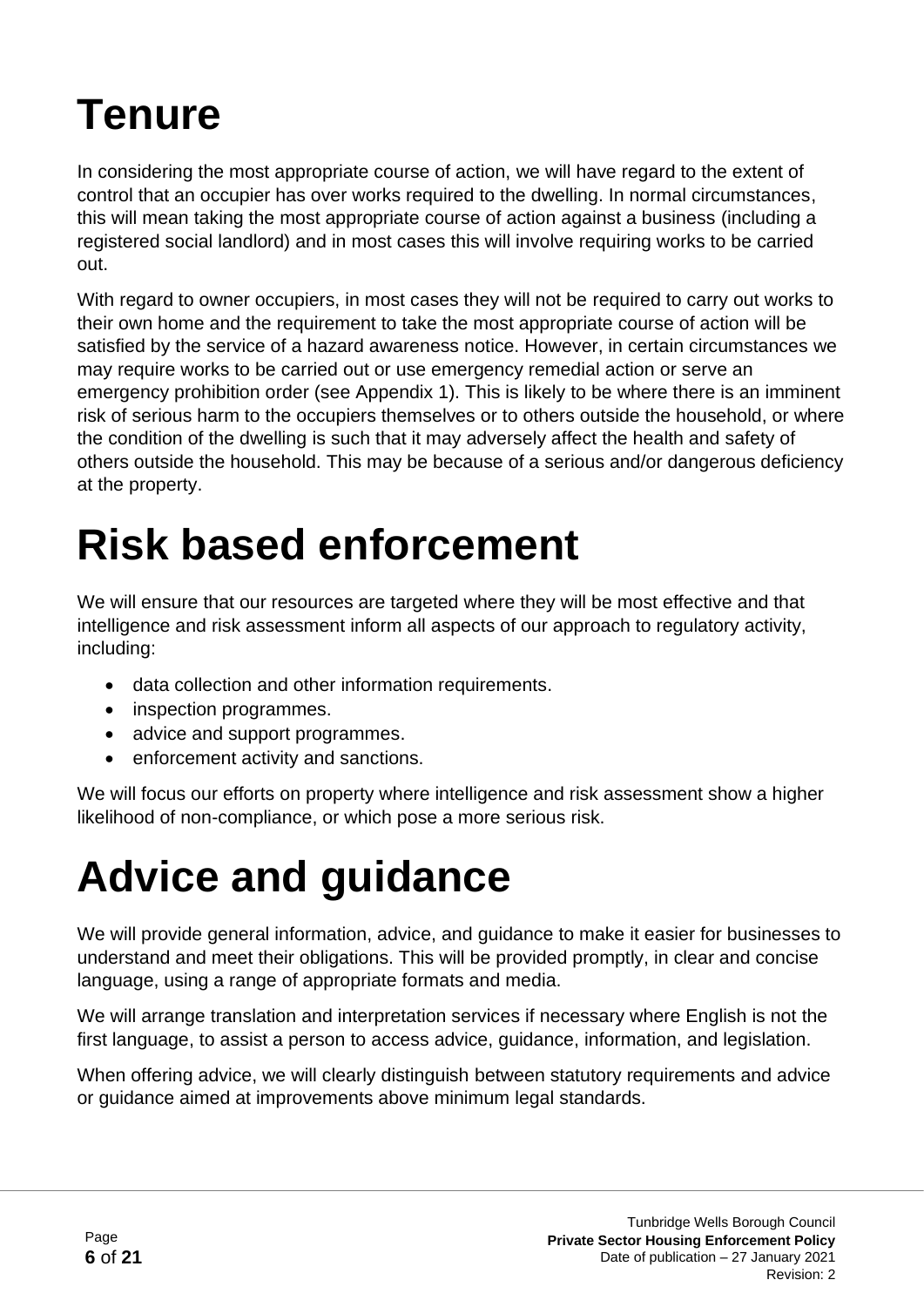# <span id="page-6-0"></span>**Information requirements**

We do not routinely require information and when determining any data we may require, we will consider the costs and benefits to businesses and:

- limit the data that we request to that which is either appropriate or required by statute for example HMO licensing applications and associated documentation.
- minimise the frequency of collection and seek the information from other sources where relevant and possible.

### <span id="page-6-1"></span>**Liaison with other regulatory bodies and enforcement agencies**

Where we and other regulators have a shared interest in a property, we will work together to co-ordinate our activities to minimise any burdens for the business, providing this is of benefit and does not harm the standard of enforcement for either regulator. This will be done in accordance with any joint protocols that may be in place.

We will place significant weight on advice provided by other regulators and enforcement agencies. Where a matter involves enforcement by one or more regulator and/or enforcement agency, where appropriate they will be informed as soon as possible.

Relevant intelligence relating to regulatory matters will be shared with other regulatory bodies and enforcement agencies, for example government agencies, the police, the fire authority, other statutory bodies, and local authorities.

### <span id="page-6-2"></span>**Housing, Health and Safety Rating System**

The Housing Health and Safety Rating System (HHSRS) is set out in Part 1 of the Housing Act 2004 and it assesses 29 housing hazards, the effect that each may have on the health and safety of current or future occupants and the best way of dealing with them. Enforcement decisions are made using a three-stage process:

- a. the hazard rating determined under HHSRS following government operating guidance and worked examples.
- b. whether the Council has a duty or power to act, determined by the presence of a hazard above or below certain thresholds. If a hazard is a serious and immediate risk to a person's health and safety, it is a category 1 hazard and if it is less serious or urgent, it is a category 2 hazard.
- c. the Council's judgement as to the most appropriate course of action to deal with the hazard, having regard to the options in statutory enforcement guidance.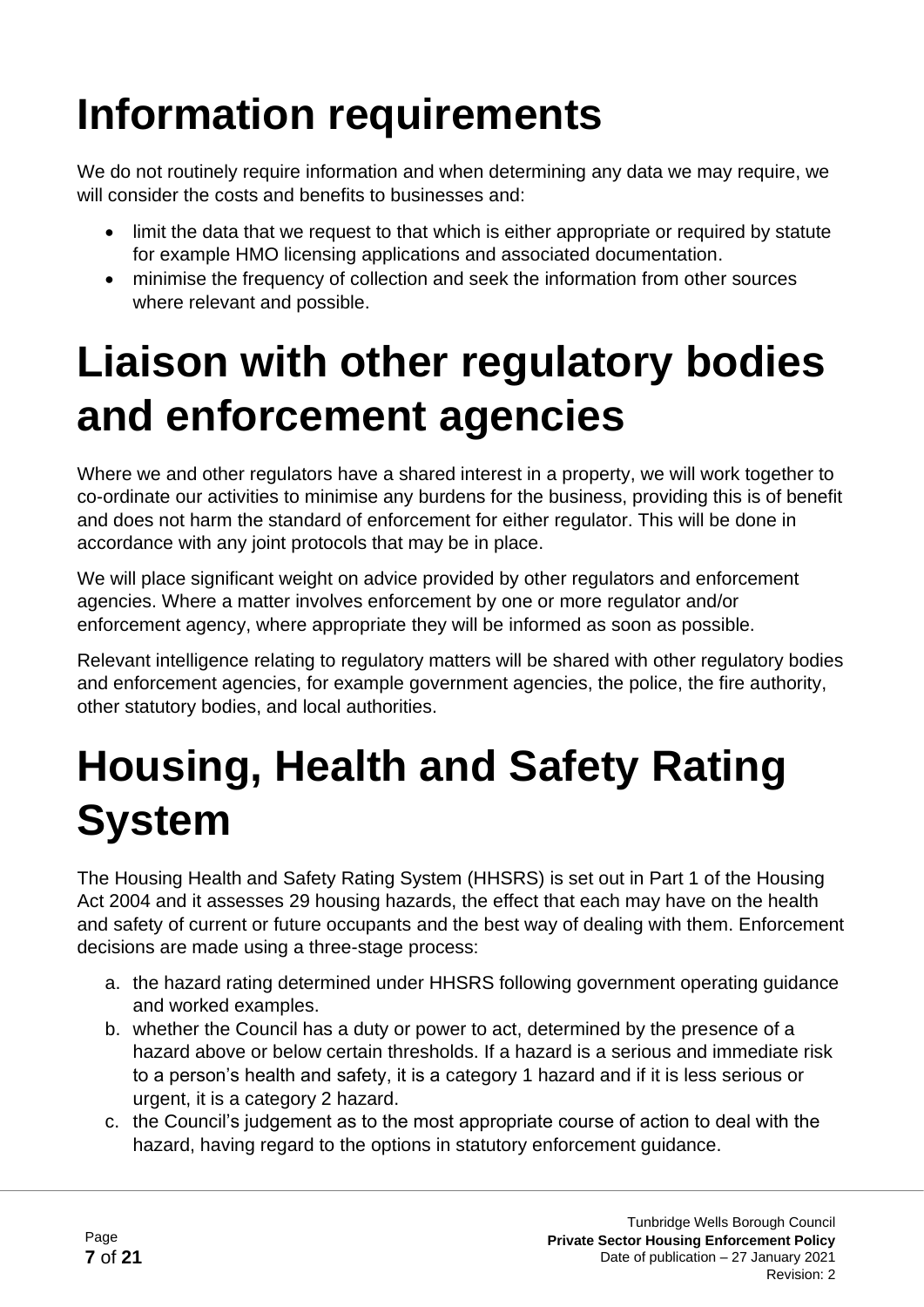Further detail about the HHSRS can be found in Appendix 1.

## <span id="page-7-0"></span>**Powers of entry**

In certain circumstances, powers of entry into a property are provided to authorised officers and in general these allow an officer at any reasonable time to:

- enter a property to carry out an inspection and gather evidence.
- take someone with them.
- take equipment or materials with them.
- take measurements, photographs or make recordings.
- take samples of articles or substances; and
- in some cases, to carry out works.

In most cases prior notice must be given to owners and to occupiers, in accordance with the legislation being enforced, ranging from immediately to seven days. The notice will normally be in writing but in some circumstances can be given verbally, depending on the relevant statutory provision.

Powers of entry can be enforced with a warrant obtained from a Magistrates' Court, although this option is a last resort. The Police will accompany officers where that is appropriate. It is an offence to obstruct an officer in the course of their duty. Officers exercising their power of entry will carry identification which includes the details of their authorisation.

### <span id="page-7-1"></span>**Enforcement action**

In accordance with good practice, we will:

- consult businesses in relation to the policies and guidance that we produce to ensure that it meets their needs.
- publish our Enforcement Policy.
- follow up enforcement actions where appropriate.
- be transparent in the way in which we enforce requirements and apply and determine penalties (when such powers are available).

When considering what action should be taken, we will look to:

- be proportionate to the nature of the offence and the harm caused.
- change the behaviour of the offender.
- eliminate any financial gain or benefit from non-compliance.
- address the harm caused by regulatory non-compliance, where appropriate.
- deter future non-compliance.
- be responsive and consider what is appropriate for the offender and the regulatory issue.

When considering enforcement action, we will, when appropriate, discuss the circumstances with those suspected of a breach. We will take any comments made into account when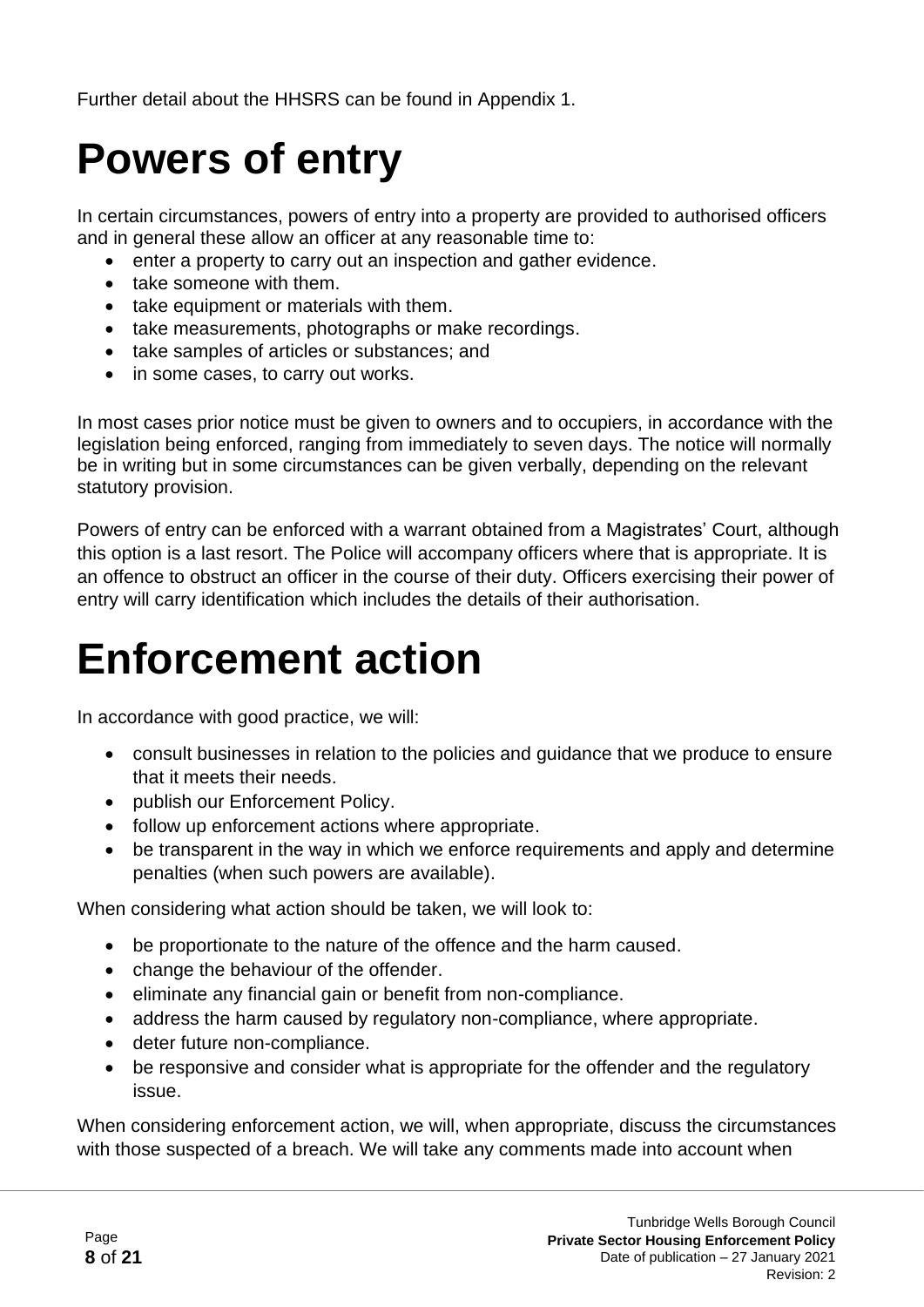deciding on the best approach, unless immediate action is required to prevent or respond to a serious breach, or when to do so would be likely to defeat the purpose of the proposed enforcement action.

We will ensure that clear reasons for any enforcement action are given at the time the action is taken and confirmed in writing at the earliest opportunity. Complaints and relevant appeals procedures will be explained at the same time.

### <span id="page-8-0"></span>**Deciding what enforcement action is appropriate**

In assessing what enforcement action is necessary and proportionate, consideration will be given to:

- the seriousness of the failure to comply.
- past performance of the business and current practice for example the commission of similar offences.
- in the case of new businesses, an assessment of the willingness to undertake the work required.
- where evidence suggests there was premeditation in the committing of an offence.
- the risks that non-compliance poses to the safety, health, and welfare of the public or individuals.
- legal, official, or professional guidance.
- acting in the interests of public health.
- any other relevant matters.

There is a range of potential enforcement options, from no action through to proceedings in court. The main types of action that can be considered (provided they are specifically permitted by legislation) are listed below:

- a. no action.
- b. advice and information.
- c. civil penalty notices.
- d. variable monetary penalty (penalty charge).
- e. financial penalty.
- f. simple caution.
- g. statutory notices.
- h. works in default.
- i. prosecution.
- j. rent repayment orders.
- k. management and licensing of houses in multiple occupation.
- l. management orders.
- m. empty dwelling management orders.
- n. banning orders.
- o. caravan site licensing.
- p. injunctive actions.
- q. enforced sales.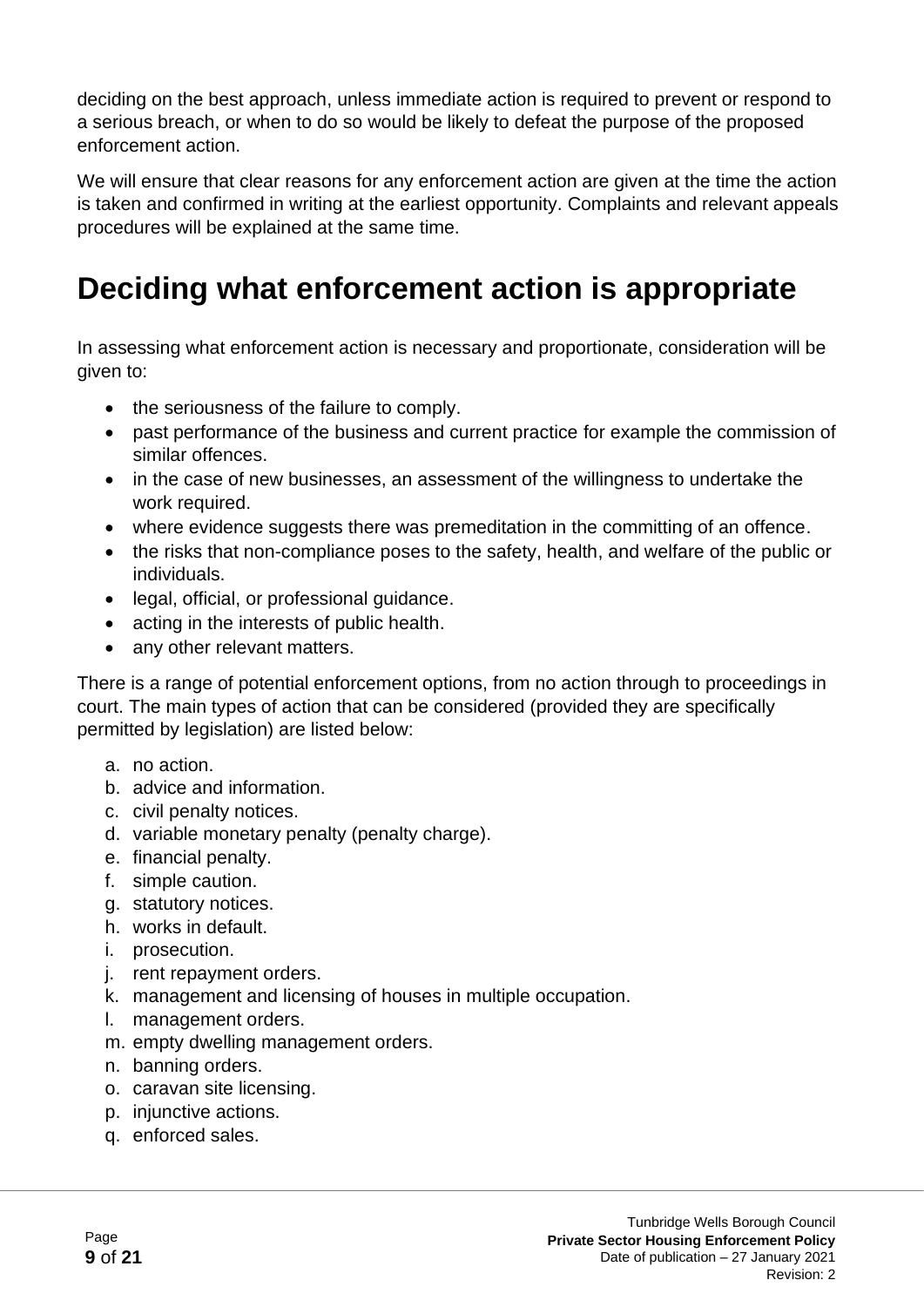#### **a. No action**

There will be circumstances where a contravention does not warrant action, or it may be inappropriate.

#### **b. Advice and information**

For certain minor breaches of the law we will give advice on how to put them right, including a deadline by which this must be done. The time allowed will be reasonable and will consider the seriousness of the contravention and the implications of the noncompliance.

This includes:

- providing advice.
- giving verbal and written warnings.
- negotiating agreements between complainants and businesses.
- negotiating specific conditions regarding licences.

It is generally considered appropriate to take this approach in one or more of the following circumstances:

- the act or omission is not serious enough to warrant enforcement action.
- from the past history of the business, it can be reasonably expected that this approach will achieve compliance with the law.
- the consequences of non-compliance will not pose a significant risk.

Failure to comply will usually result in an escalation of enforcement action.

#### **c. Civil penalty notices**

Civil penalty notices (CPNs) are used as an alternative to the prosecution of offences under section 249A of the Housing Act 2004 and section 23 of the Housing and Planning Act 2016 and allow financial penalties up to a maximum of £30,000. The offences are as follows:

- failure to comply with an improvement notice (section 30 of the Housing Act)
- offences in relation to the licensing of houses in multiple occupation (section 72 of the Housing Act)
- offences in relation to licensing of houses under Part 3 of the Act (section 95 of the Housing Act)
- offences in relation to contravening an overcrowding notice (section 139 of the Housing Act)
- failure to comply with Management Regulations in respect of houses in multiple occupation (section 234 of the Housing Act)
- breach of a banning order (section 21 of the Housing & Planning Act 2016)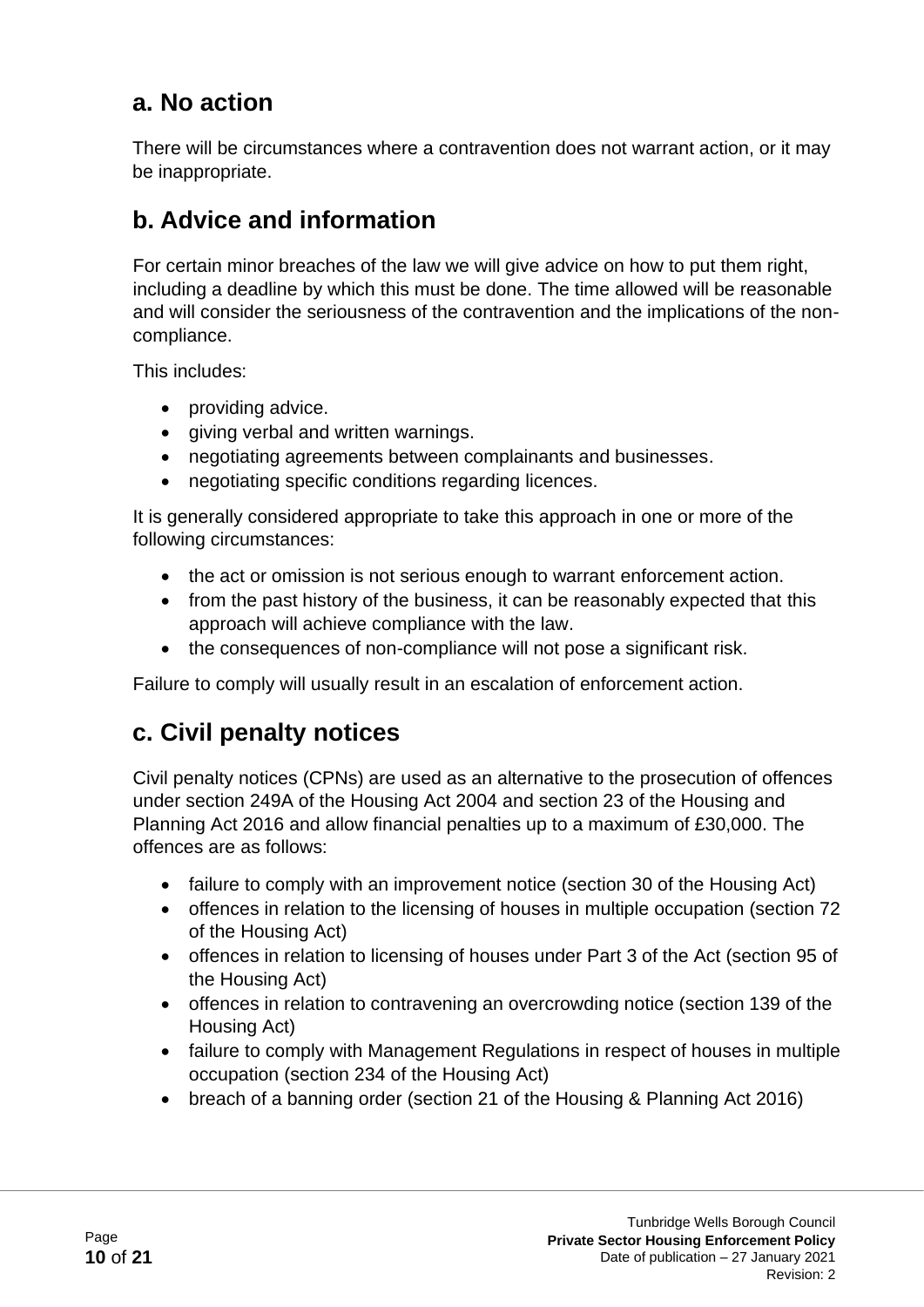The Council is required to have a policy in place to determine when to prosecute and issue a civil penalty. Our Civil Penalty Policy 2019 can be found by following link [civil](https://www.tunbridgewells.gov.uk/housing/private-sector-housing/responsibilities-for-landlords/civil-penalty-policy-for-landlords)[penalty-policy-for-landlords](https://www.tunbridgewells.gov.uk/housing/private-sector-housing/responsibilities-for-landlords/civil-penalty-policy-for-landlords)

#### **d. Variable monetary penalty**

The Council has powers to issue a variable monetary penalty (also known as a penalty charge) for breaches of two specific areas of legislation. These are the Smoke and Carbon Monoxide Alarm (England) Regulations 2015, and the Redress Schemes for Lettings Agency Work and Property Management Work (Requirement to Belong to a Scheme etc.) (England) Order 2014.

We are required to and we have published a **Statement-of-principles** for the Smoke and Carbon Monoxide Regulations. We can impose a penalty charge of up to £5,000 where we are satisfied that an offence has occurred. The Government's guidance is that a £5,000 fine should be considered the norm and that a lower fine should only be imposed if we are satisfied that there are extenuating circumstances.

Our [Redress-schemes-procedure](https://www.tunbridgewells.gov.uk/__data/assets/pdf_file/0011/368192/Redress-schemes-procedure-Accessible-version.pdf) enables us to impose a fine of up to £5,000 where a letting agent or property manager who should have joined a scheme has not done so. Our approach to the amount of the fine is consistent with the Statement of Principles for the Smoke and Carbon Monoxide Regulations.

### **e. Financial penalty**

We have the ability to impose financial penalties under certain Regulations. Currently these are:

#### **The Electrical Safety Standards in the Private Rented Sector (England) Regulations 2020**

These regulations require landlords to have the electrical installations in their properties inspected and tested by a qualified and competent person at least every five years, obtain reports, supply copies of the report to tenants and the local authority, and complete investigative and remedial work. For non-compliance, the Regulations provide powers for the imposition of a financial penalty of up to £30,000.

The Government's Guide for Landlords can be found by following this link quide-for[landlords-electrical-safety-standards-in-the-private-rented-sector](https://www.gov.uk/government/publications/electrical-safety-standards-in-the-private-rented-sector-guidance-for-landlords-tenants-and-local-authorities/guide-for-landlords-electrical-safety-standards-in-the-private-rented-sector)

We are required to have our own policy to set out how we will determine the appropriate level of a financial penalty. The Government guidance is clear that local authorities may wish to consider the policy previously developed for civil penalties under the Housing and Planning Act 2016 and associated guidance. To ensure consistency of approach and clarity for landlords, the same principles and framework set out in our Civil Penalty Policy 2019 for determining the amount of a financial penalty have been incorporated into our Electrical Safety Standards Policy 2020 *(link to be inserted when Policy is on website)*. The Policy also includes full details of the requirements placed on landlords and our powers and responsibilities.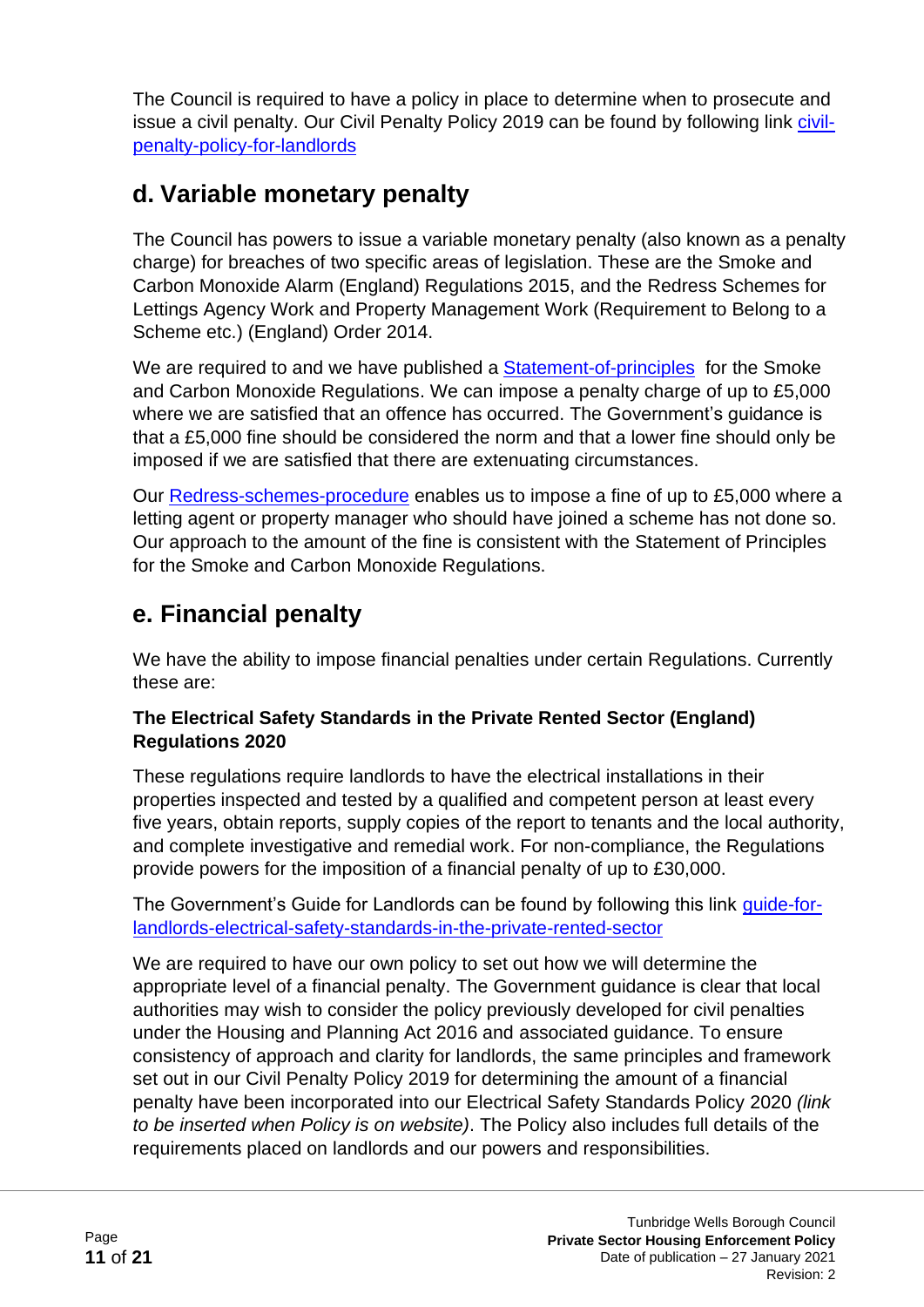#### **Energy Efficiency (Private Rented Property) (England and Wales) Regulations 2015**

There are four breaches under the Regulations where a financial penalty can be imposed, and these relate to letting or continuing to let properties with a low (F or G rating) on an Energy Performance Certificate, registering false information on the Exemptions Register or failing to provide information. Each of these breaches have statutory maximum amounts for financial penalties, ranging from £1,000 to £4,000. Our policy for imposing financial and publication penalties can be found here *(link to be inserted when Policy is on website)* and also includes full details of the requirements placed on landlords and our powers and responsibilities.

### **f. Simple caution**

Where the public interest justifies it, we will consider offering a simple caution (also known as a formal caution), taking into account the Home Office guidelines in relation to the cautioning of offenders and the Code for Crown Prosecutors.

A caution requires an admission of guilt by the offender, however there is no sentence and there is no recorded conviction. A caution will remain on record and may be cited in court should a further offence be committed and prosecuted. Where a simple caution is offered and declined, we will consider prosecution or a civil penalty notice.

### **g. Statutory notices**

Housing and relevant legislation contains provisions for the use of statutory notices. These may be served to require the execution of works, the removal of statutory nuisances or the protection of public health and/or safety.

Notices will normally be served where:

- providing advice and information has not achieved the desired effect.
- there is a reason to believe that the business will not respond to the provision of advice and information.
- there is a history of non-compliance.
- standards are generally poor with little management awareness of statutory requirements.
- the consequences of non-compliance could be potentially serious to the health and safety of the occupants or their neighbours.
- there is an imminent risk to health.

Realistic time limits will be attached to notices and wherever possible these will be agreed with the business in advance. In some circumstances, requests for extension of time can be made in writing to the officer issuing the notice, prior to the expiry date, explaining the reason for the request.

All notices issued will contain the details of any appeals process available to the recipient.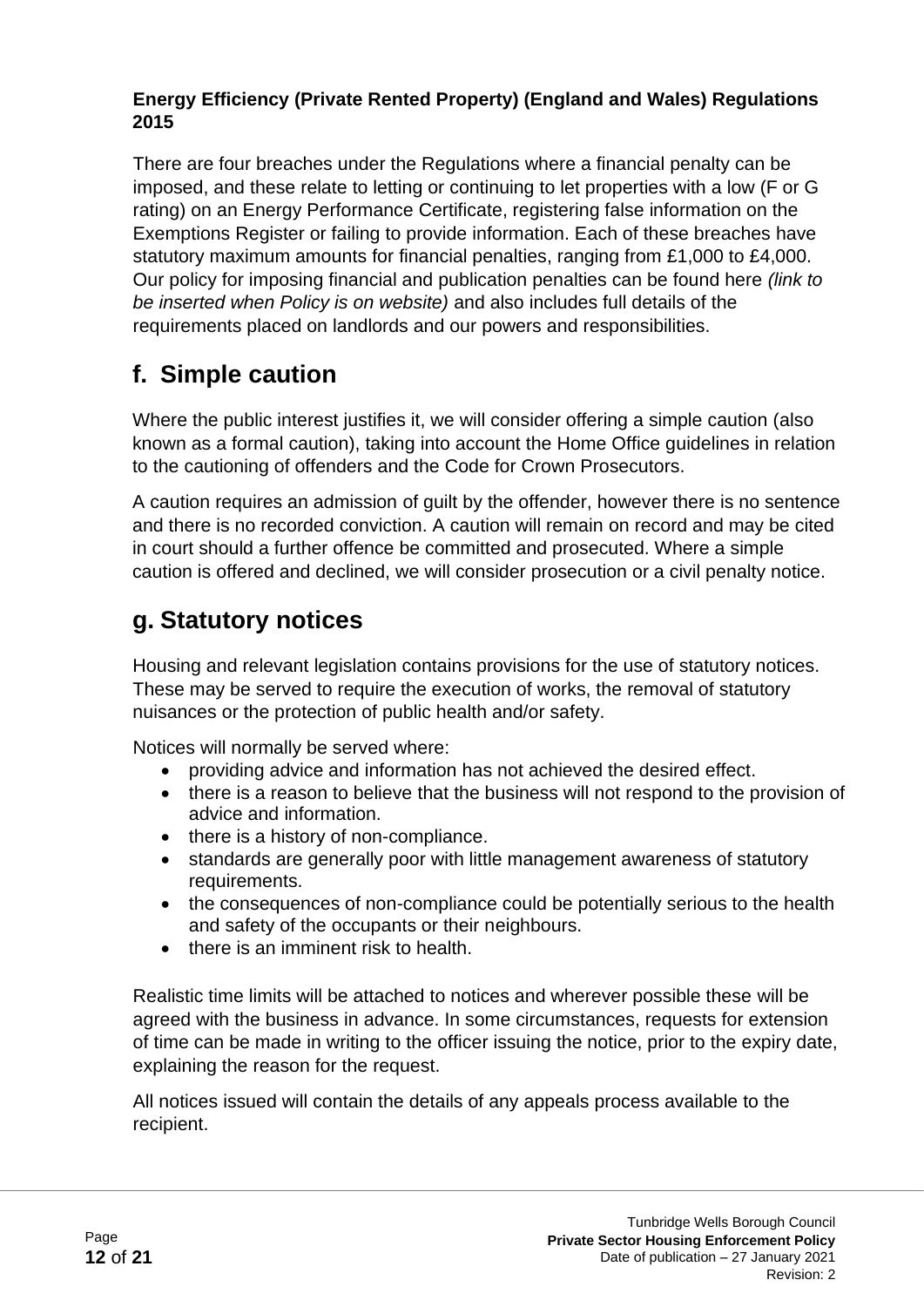A charge will apply to the issue of a statutory notice where the law allows. Charges will be levied on the person upon whom the notice is served and will be made at a level fixed within our agreed charges, having regard to a written record assessing the costs reasonably incurred.

Where a notice is not complied with by the expiry date and no extension has been agreed, other enforcement options including prosecution will be considered.

Statutory notices may be served in conjunction with prosecutions and failure to comply with a statutory notice can be a criminal offence.

### **h. Works in default**

In some circumstances, failure to comply with a notice may result in the Council arranging for the necessary works to comply with the notice to be carried out, known as works in default.

Works in default or emergency remedial action may be carried out if:

- there is no prospect of the business carrying out the work for example the person responsible is absent or obstructive.
- there is an imminent risk to the health, safety or welfare of the occupants or neighbours.
- a prosecution is not appropriate.
- a prosecution has been brought and works have still not been carried out.

The cost to the business will usually be more than if the business carries out the works, because we will seek to recover all costs incurred, including the cost of the works, officer time, and our administrative costs. Until cleared the debt will be registered on the local land charges register as a financial charge and once registered, the charge will accrue compound interest.

#### **i. Prosecution**

Where the law has not been complied with, there is a range of enforcement options available to seek compliance. In normal circumstances, a process of escalation will be used until either compliance is reached or there is no option other than to commence proceedings. However, prosecution may be considered for more serious offences, with the aim being to provide a sanction for the offence to avoid a recurrence, and act as a deterrent to others.

The following factors will be considered in deciding whether to prosecute:

- the social, physical, economic, environmental, or personal health and safety impact of the offence.
- failure to comply with the requirements of an improvement, enforcement, or prohibition notice.
- failure to supply information without reasonable excuse or knowingly or recklessly supplying false or misleading information.
- excessive or persistent breaches of regulatory requirements.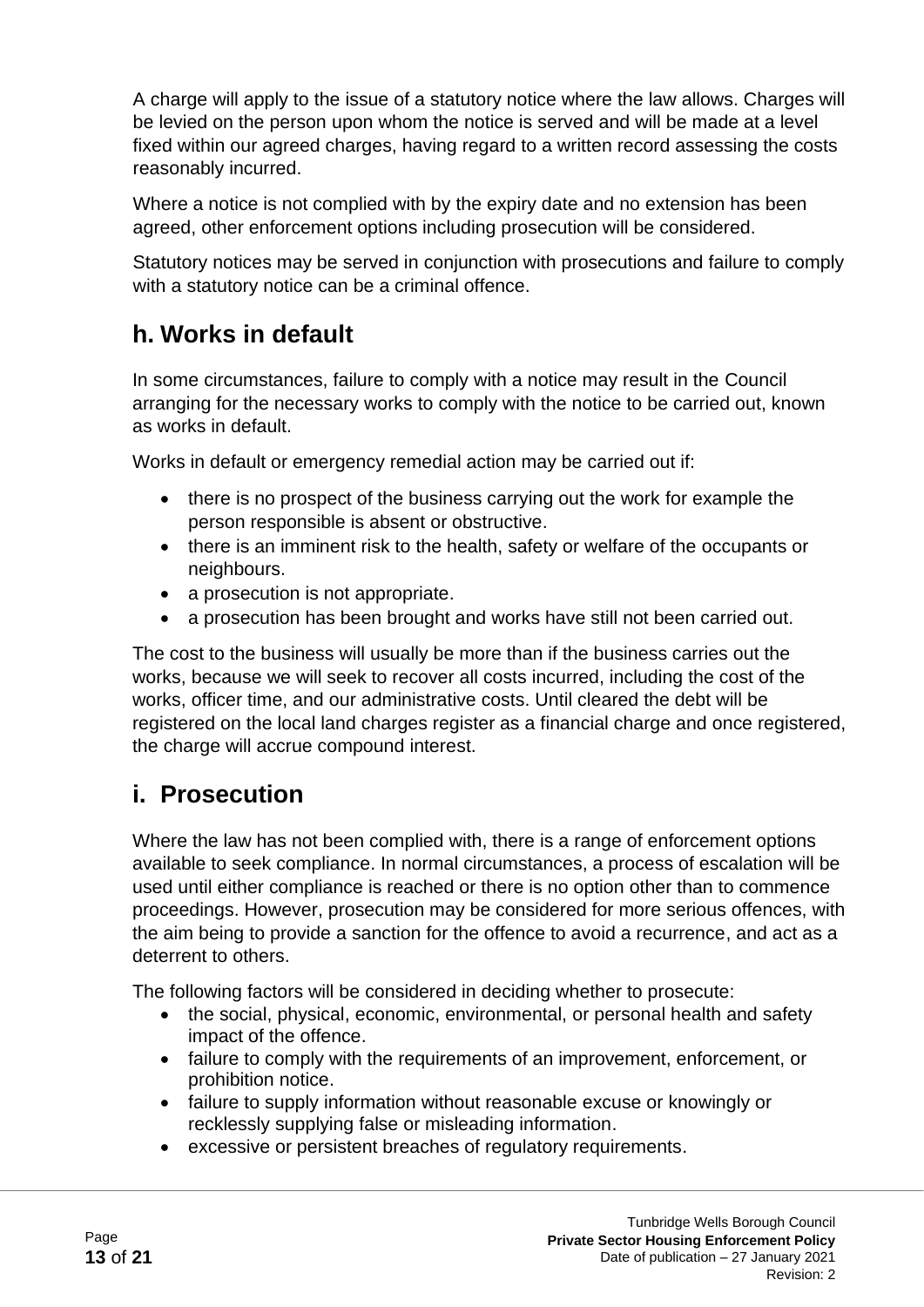- foreseeability of the offence and the circumstances leading to it.
- intent of the offender, individually and/or of a corporate body.
- history of offending.
- attitude of the offender.
- deterrent effect of a prosecution on the offender and others.
- culpability of the offender.
- a history of similar offences.
- carrying out operations without a relevant licence.
- failure to comply or to comply adequately with remedial requirements.
- obstruction of an authorised officer.

The factors are not exhaustive and those that apply will depend on the circumstances of each case.

Once an officer has completed his/her enquiries, the next step will be to submit a case report to the Head of Housing, Health and Environment. This officer is independent of the investigation and will approve the commencement of legal proceedings, subject to advice from the Council's Legal Services.

Legal Services will then take into consideration the requirements of the Code for Crown Prosecutors 2018 and other relevant codes, before deciding whether to authorise the commencement of legal proceedings. The full code test must be applied which has two stages, the evidential stage, and the public interest stage.

#### **Evidential stage**

There must be sufficient evidence to provide a realistic prospect of conviction against each suspect on each charge and consideration must be given to the defence case and how it is likely to affect the prospects of conviction. A case which does not pass the evidential stage must not proceed, no matter how serious or sensitive it may be.

When deciding whether there is sufficient evidence to prosecute, prosecutors should ask themselves the following:

- can the evidence be used in court?
- is the evidence reliable?
- is the evidence credible?
- is there any other material that might affect the sufficiency of evidence?

If the evidential test has been satisfied, the public interest test will be considered.

#### **Public interest stage**

In every case where there is sufficient evidence to justify a prosecution, the officer will then consider whether a prosecution is required in the public interest. It has never been the rule that a prosecution will automatically take place once the evidential stage is met, but it will usually take place unless the prosecutor is satisfied that there are public interest factors against prosecution which outweigh those in favour.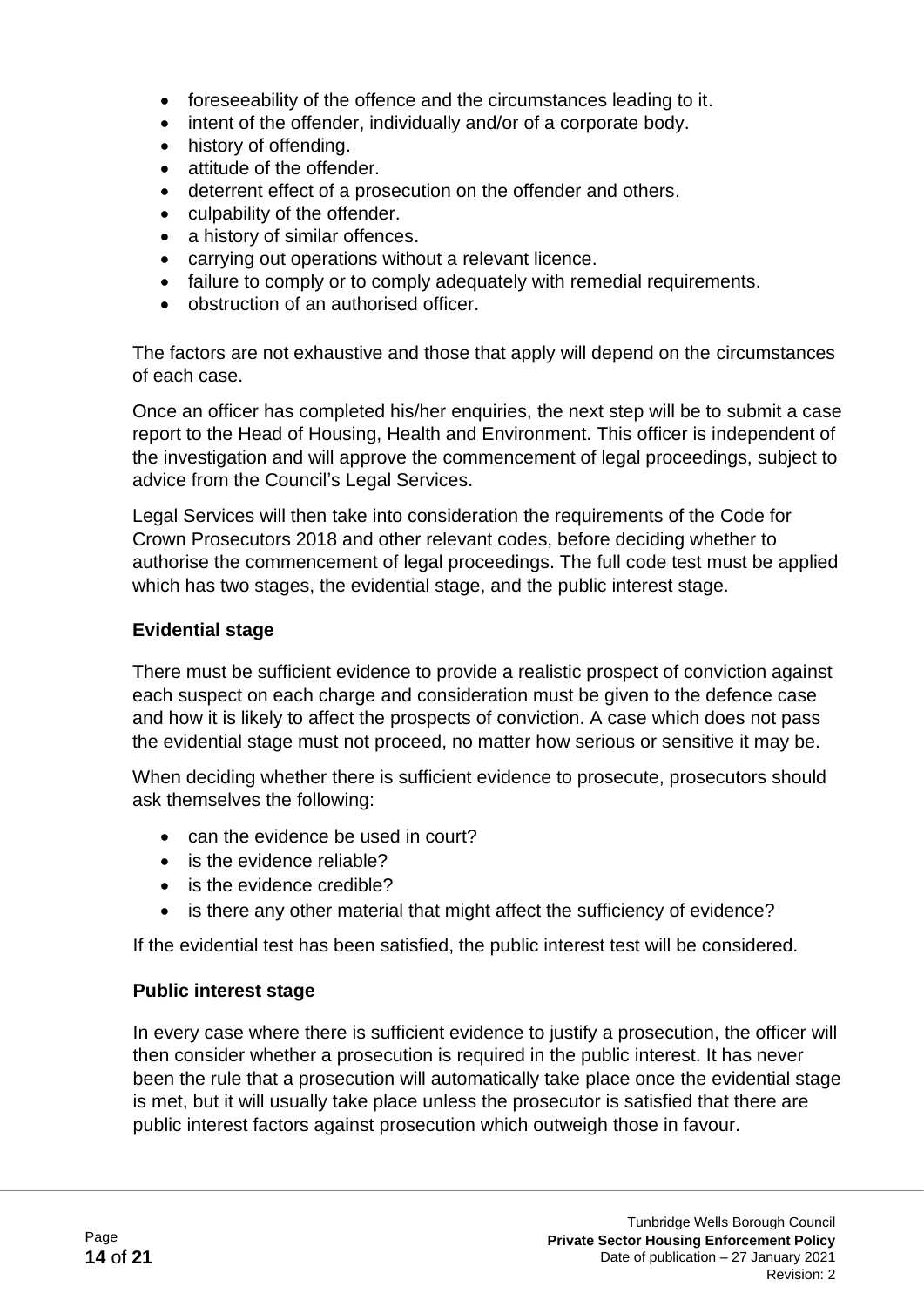When deciding the public interest, prosecutors should consider each of the questions set out below:

- how serious is the offence committed? (the more serious, the more likely that prosecution is required)
- what is the level of culpability of the suspect? (the greater the level, the more likely that a prosecution is required)
- what are the circumstances of, and the harm caused to the victim?
- what was the suspect's age and maturity at the time of the offence?
- what is the impact on the community?
- is prosecution a proportionate response?
- do sources of information require protecting?

The questions are not exhaustive and not all may be relevant in every case. The weight attached to each of the questions and the factors identified will vary according to the facts and merits of each case.

### **j. Rent repayment orders**

A rent repayment order is made by the First-tier Tribunal to require a business to repay a specified amount of rent. The Housing Act 2004 introduced rent repayment orders and they have been extended through the Housing and Planning Act 2016 to cover a wider range of offences, which are listed below:

- failure to obtain an HMO licence for a property that is required to be licensed (section of the Housing Act 2004)
- failure to comply with an improvement notice (section 30 of the Housing Act 2004)
- failure to comply with a prohibition order (section 32 of the Housing Act 2004)
- breach of a banning order (made under section 21 of the Housing and Planning Act 2016)
- using violence to secure entry to a property (section 6 of the Criminal Law Act 1977)
- illegal eviction or harassment of the occupiers of a property (section 1 of the Protection from Eviction Act 1977).

Rent repayment orders can be granted to either the tenant or the Council. If the tenant pays rent, then the rent must be repaid to them. If rent was paid through housing benefit or through the housing element of universal credit, then the rent must be repaid to the Council. If the rent was paid partially by the tenant with the remainder paid through housing benefit or universal credit, then the rent should be repaid on an equivalent basis.

A rent repayment order can be made against a business which has received a civil penalty notice in respect of an offence, but only at a time when there is no prospect of the business appealing against that penalty.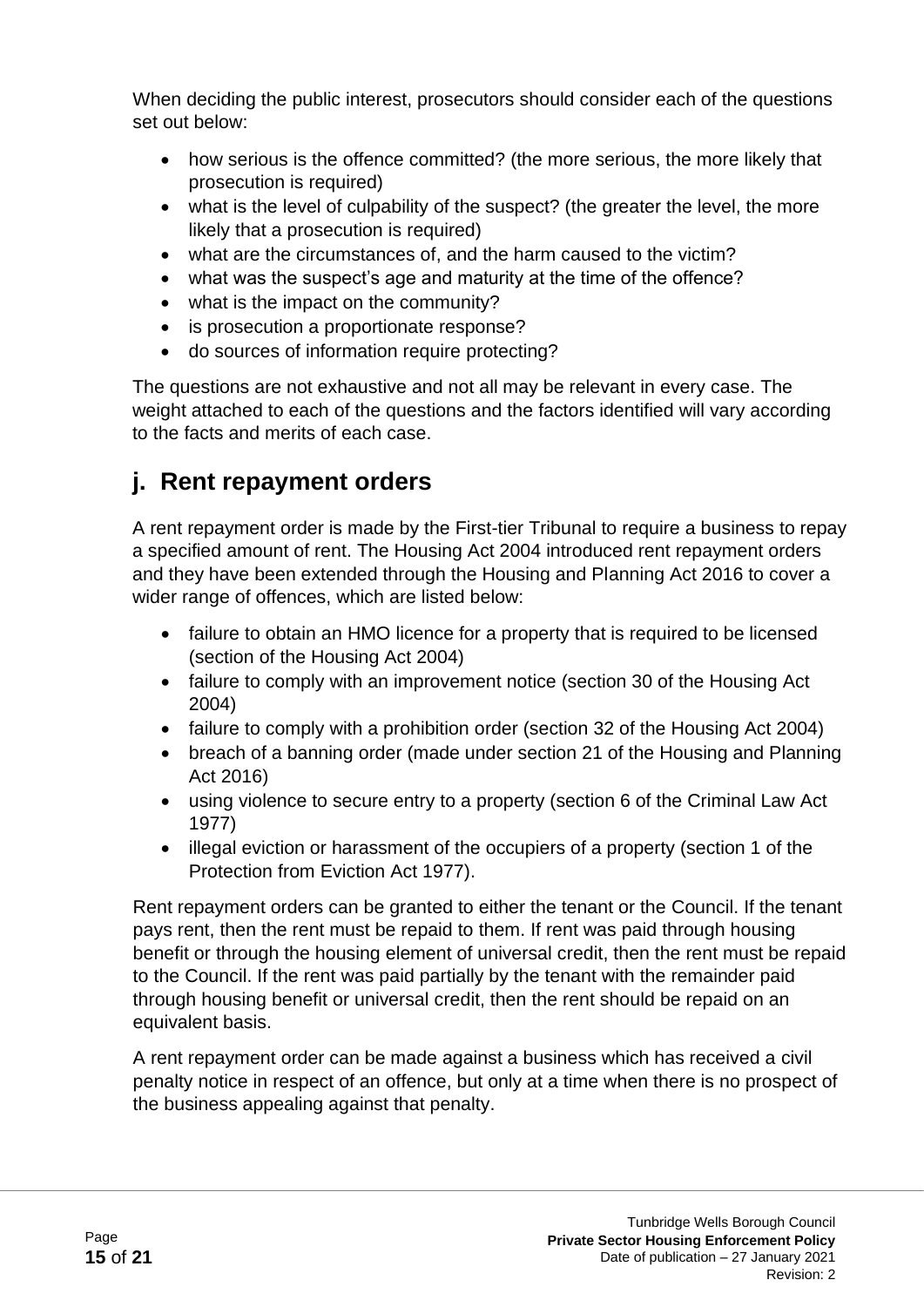If a landlord has been convicted of any of the offences set out above and the offence was committed in the Tunbridge Wells Borough Council area, we must consider applying for a rent repayment order.

#### **k. Management and licensing of houses in multiple occupation**

We have powers to ensure that adequate standards in houses in multiple occupation (HMOs) are met and maintained. The Housing Act 2004 introduced a mandatory scheme to licence HMOs, and this was extended in 2018 to include an HMO occupied by five or more people, comprising two or more households. The requirement for there to be three storeys no longer exists.

HMO licensing covers:

- procedures to assess the fitness of a person to be a licence holder.
- the potential management arrangements for the property.
- the suitability of the property for the number of occupants, including the provision of relevant and adequate facilities.

It is a criminal offence for a person controlling or managing an HMO not to have the required licence. Breaking any condition of a licence is also an offence. The Housing Act 2004 addresses the management of unlicensed or problem HMOs, with a view to protecting occupiers and those in the vicinity, and having properties licensed and properly managed.

Management Regulations made under the Housing Act 2004 impose duties on landlords and managers of HMOs, whether or not they are subject to licensing (occupiers also have duties). There are no notice serving provisions where there are contraventions, enabling the Council to prosecute straight away for a breach, or to issue a civil penalty notice.

In a licensed HMO, overcrowding is dealt with by enforcing the licence conditions, as the licence states the number of occupants for the HMO. For HMOs that are not required to be licensed, an overcrowding notice can be served (see statutory notices) which will prohibit new residents or limit the number of people sleeping in the HMO.

#### **l. Management orders**

The Housing Act 2004 enables the Council to take over the management of an HMO, where there is no fit and proper person available to manage it. Management orders are used where an HMO must be licensed but where a licence cannot be issued because the property does not meet the right criteria. The Council takes on all responsibility for the property such as management, repairs and collecting rents, but the business retains ownership.

Management orders must be made where: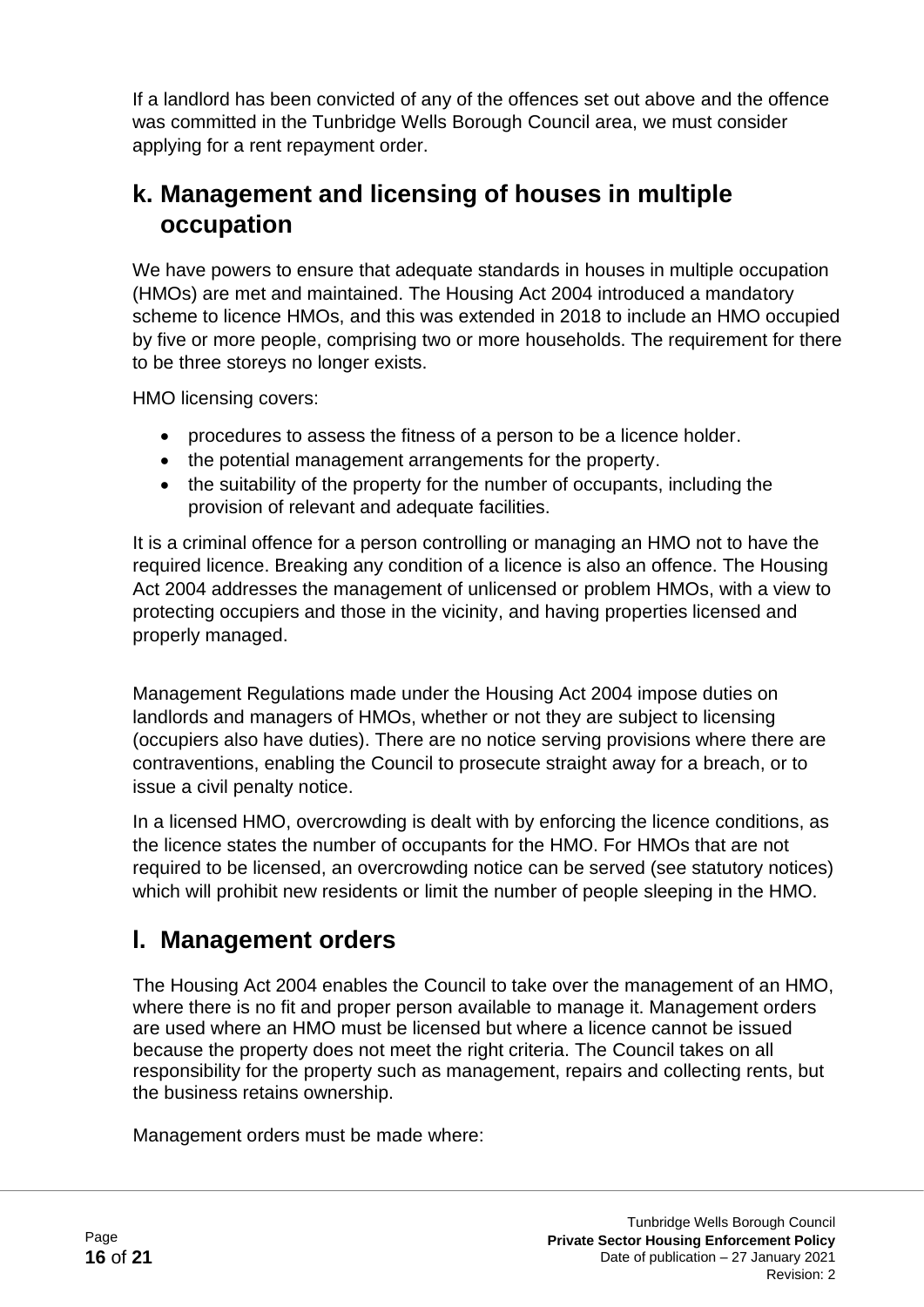- there is no reasonable prospect of an HMO being licensed in the near future; and
- it is necessary to protect the health and safety or welfare of persons occupying it or having an estate or interest in any premises in the vicinity.

An interim management order (IMO) that lasts for 12 months can be made to ensure that:

- immediate steps are taken to protect the health, safety and welfare of occupiers and adjoining occupiers/owners; and
- any other steps are taken to ensure the proper management of the house pending further action.

On expiry of the IMO and where the HMO is required to be licensed but officers consider that they are unable to grant a licence, a final management order (FMO) will be made, which would be in place for up to five years.

#### **m. Empty dwelling management orders**

Empty dwelling management orders (EDMOs) enable councils to take control of and manage an empty residential property. The key points are:

- the dwelling has been unoccupied for at least two years.
- there is no prospect of the dwelling becoming occupied in the near future.
- all attempts to contact the owner or negotiations to bring the property back into use have failed.

There are two stages, an interim EDMO, and a final EDMO.

Further information can be found by following this link to the Government's website [empty-dwelling-management-orders-guidance](https://www.gov.uk/government/publications/empty-dwelling-management-orders-guidance)

#### **n. Banning orders**

Under the Housing and Planning Act 2016, the Council may apply to a First-tier Tribunal to request that a landlord or property agent (letting agents and property managers) are banned from one or more of the following:

- letting housing in England.
- engaging in letting agency work in England.
- engaging in property management work in England.

Breach of a banning order is a criminal offence.

#### **o. Caravan site licensing**

The use of land as a caravan site usually requires a licence under the Caravan Sites and Control of Development Act 1960 and the Mobile Homes Act 2013. We may impose site licence conditions and take enforcement action should a site be operating without a licence or where site licence conditions are not being met.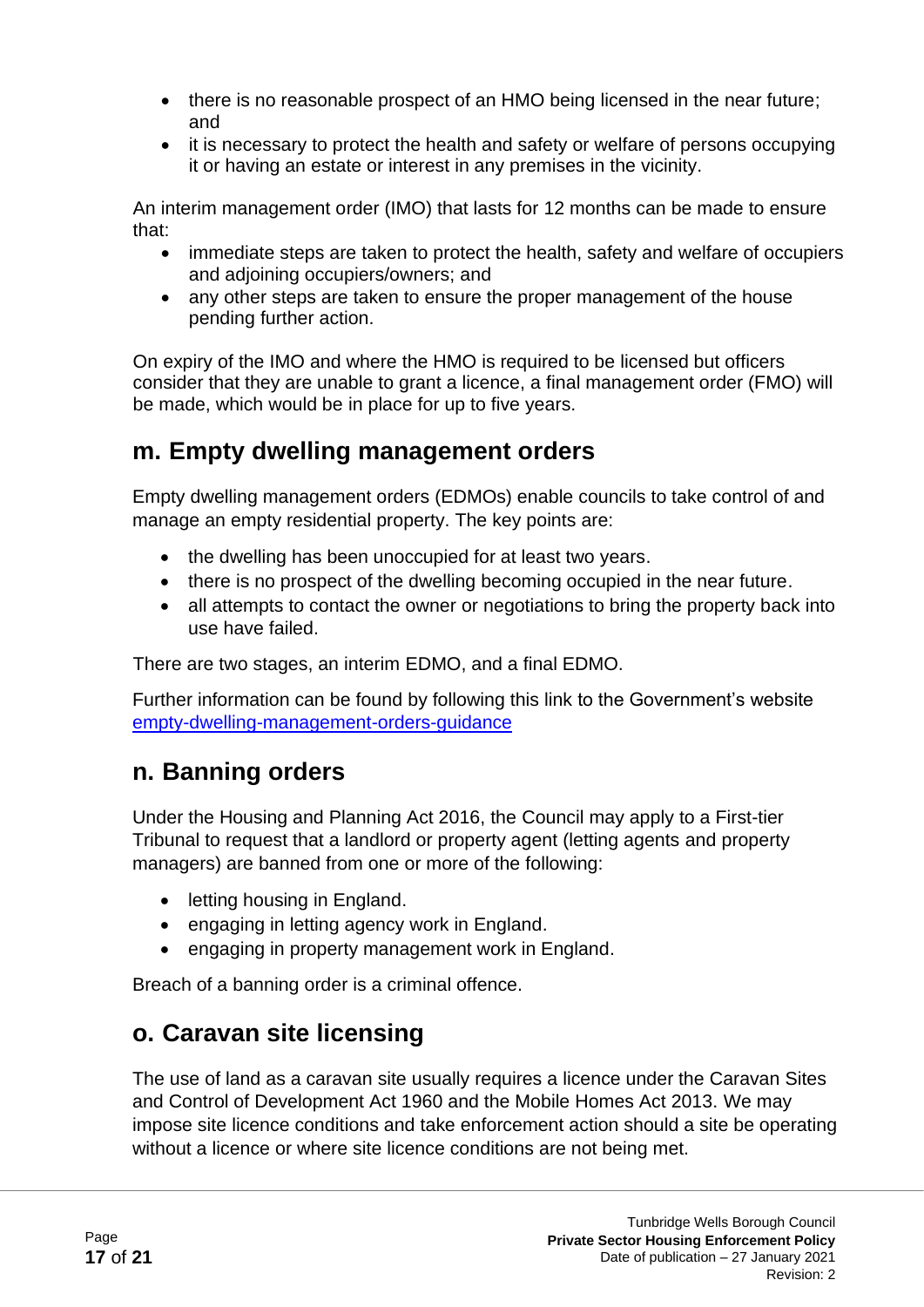#### **p. Injunctive actions**

In some circumstances we may seek a direction from the court (an order or an injunction) that a breach is rectified and/or prevented from recurring. The court may also direct that specified activities be suspended until the breach has been rectified and/or safeguards have been put in place to prevent future breaches.

#### **q. Enforced sales**

If a charge has been recorded in the local land charges register, we may opt to recover the charged debt by way of an enforced sale of the property. The criteria for this course of action are:

- the total debt on the property should normally exceed £500.
- the property is vacant and has been empty for more than one year.
- the necessary enforcement notices and documents have been served.

If the first two criteria are not met, then a compulsory purchase order or an empty dwelling management order may be considered. However, if an empty property is derelict and causing a major problem but does not meet the above criteria, the owner is missing or refusing to co-operate, the use of an enforced sale would still be considered providing there was justification for doing so.

Upon disposal of the property we will recover all debts and costs from the sale proceeds. The balance will be held by the Council until it is claimed by the owner.

### <span id="page-17-0"></span>**Review of Policy**

This policy will be reviewed annually and updated if necessary, to take into account any legislative and policy changes.

Please contact us if you have any queries:

Private Sector Housing team

Tunbridge Wells Borough Council

Town Hall

Royal Tunbridge Wells

Kent

TN1 1RS

Tel no 01892 554241

Email: [privatesectorhousing@tunbridgewells.gov.uk](mailto:privatesectorhousing@tunbridgewells.gov.uk)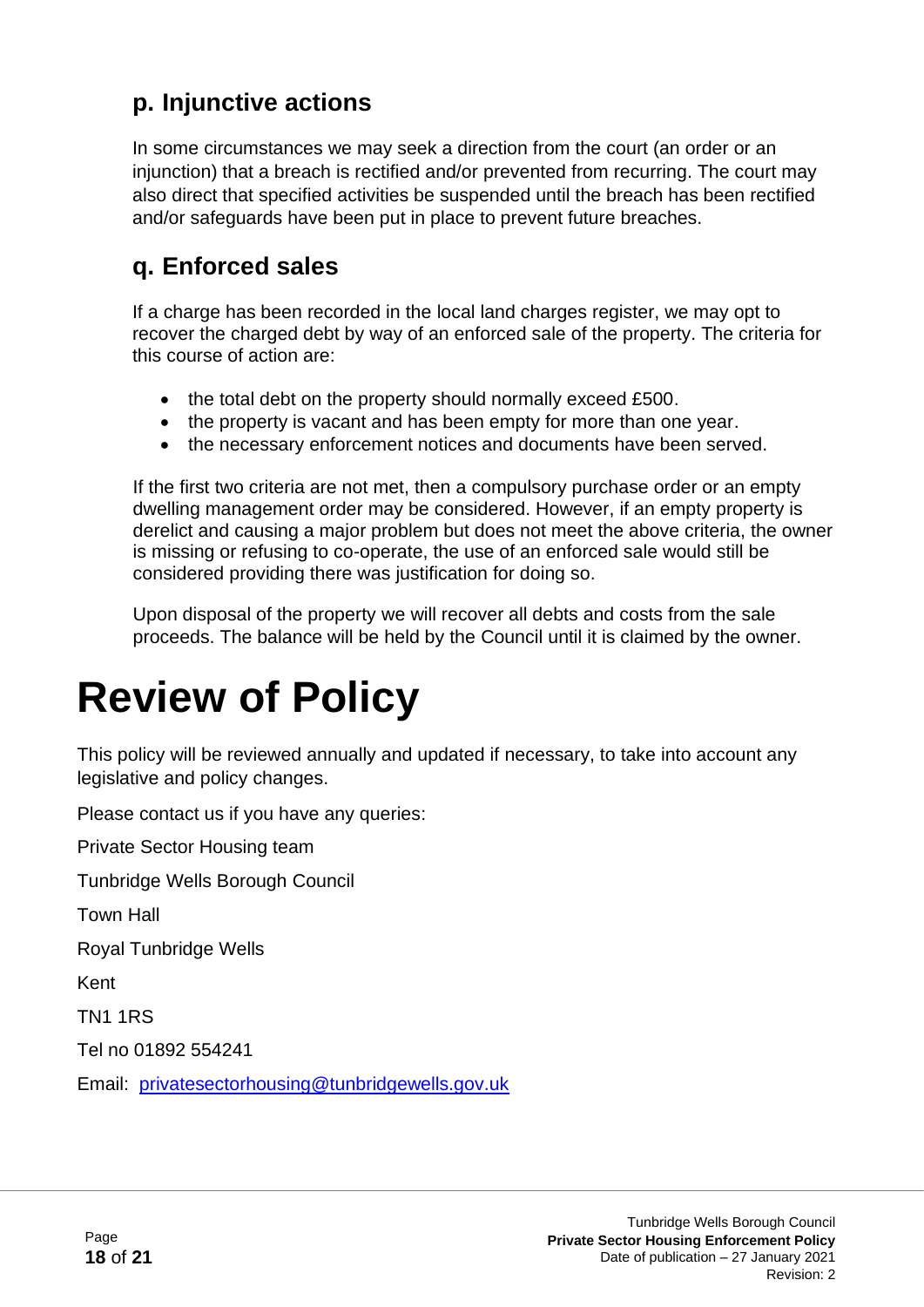### <span id="page-18-0"></span>**Appendix 1 - Housing Health and Safety Rating System Hazards and Enforcement Framework**

### <span id="page-18-1"></span>**Hazards**

The Housing Health and Safety Rating System (HHSRS) assesses 29 housing hazards and the effect they may have on the health and safety of current or future occupants. The 29 hazards are as follows:

- 1. damp and mould growth
- 2. excess cold
- 3. excess heat
- 4. asbestos and MMF
- 5. biocides
- 6. carbon monoxide and fuel combustion products
- 7. lead
- 8. radiation
- 9. un-combusted fuel gas
- 10.volatile organic compounds
- 11.crowding and space
- 12.entry by intruders
- 13.lighting
- 14.noise
- 15.domestic hygiene, pests, and refuse
- 16.food safety
- 17.personal hygiene, sanitation, and drainage
- 18.water supply
- 19.falls associated with baths
- 20.falls on level surfaces
- 21.falls associated with steps and stairs
- 22.falls between levels
- 23.electrical hazards
- 24.fire
- 25.flames, hot surfaces, and materials
- 26.collision and entrapment
- 27.explosions
- 28.ergonomics
- 29.structural collapse and falling elements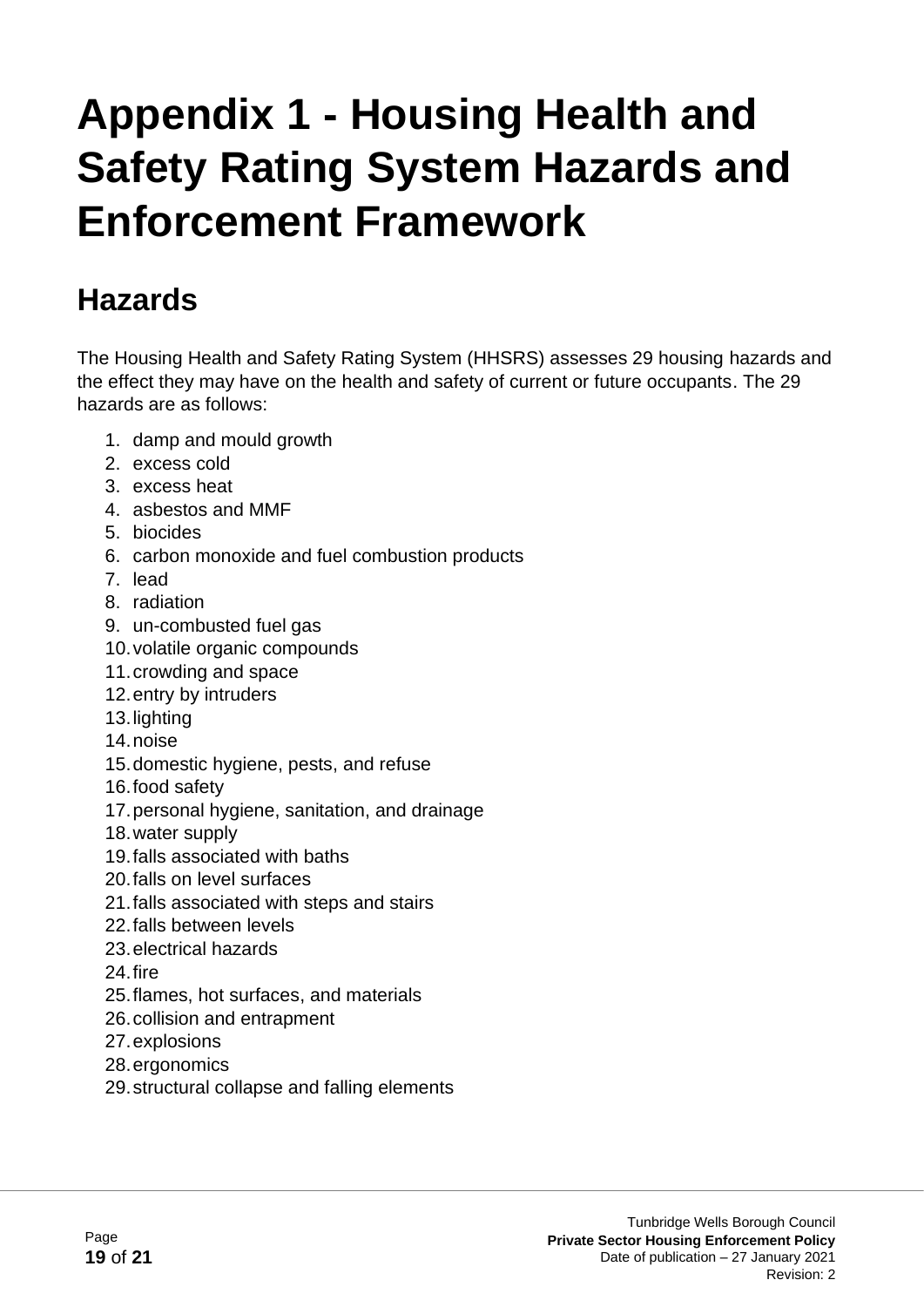### <span id="page-19-0"></span>**Enforcement framework**

We have a duty to act when category 1 hazards (Band A, B and C) are found where there is a serious and immediate risk to a person's health and safety. We have a discretionary power to act in respect of a category 2 hazards (Band D onwards) where the hazard is less serious or urgent.

The types of action available for category 1 and category 2 hazards are:

- an improvement notice requiring remedial works.
- a prohibition order, which prohibits the use of the whole or part of a dwelling, or restricts the number or class of permitted occupants, or restricts its use.
- suspension of either of the above, until a date or time specified.
- a hazard awareness notice.

The following actions can also be taken only where there is a category 1 hazard:

- emergency remedial action.
- an emergency prohibition order.
- a demolition order.
- declaring a clearance area.

The action we take will be the most appropriate course of action in relation to the hazard. Each of the notices and orders are declared on local land charges with the exception of a hazard awareness notice, and notices that have not been complied with may affect the sale or value of a property.

### <span id="page-19-1"></span>**Most appropriate course of action**

The "Housing, Health and Safety Rating System: Enforcement Guidance" is statutory guidance which provides advice on how councils decide on the appropriate enforcement action, as well as how they should use their discretionary powers. In deciding the most appropriate course of action, the guidance states that there should be regard to a number of factors. We must give a formal statement of reasons for the action we intend to take.

For the purposes of assessing the hazard, it is assumed that the dwelling is occupied by the most vulnerable household (irrespective of what household is in occupation or if it is empty). However, for the purposes of deciding the most appropriate course of action, the actual household in occupation is considered.

We have to take account of several factors including:

- extent, severity, and location of hazard.
- proportionality cost and practicability of remedial works.
- multiple hazards.
- the extent of control an occupier has over works to the dwelling.
- vulnerability of current occupiers.